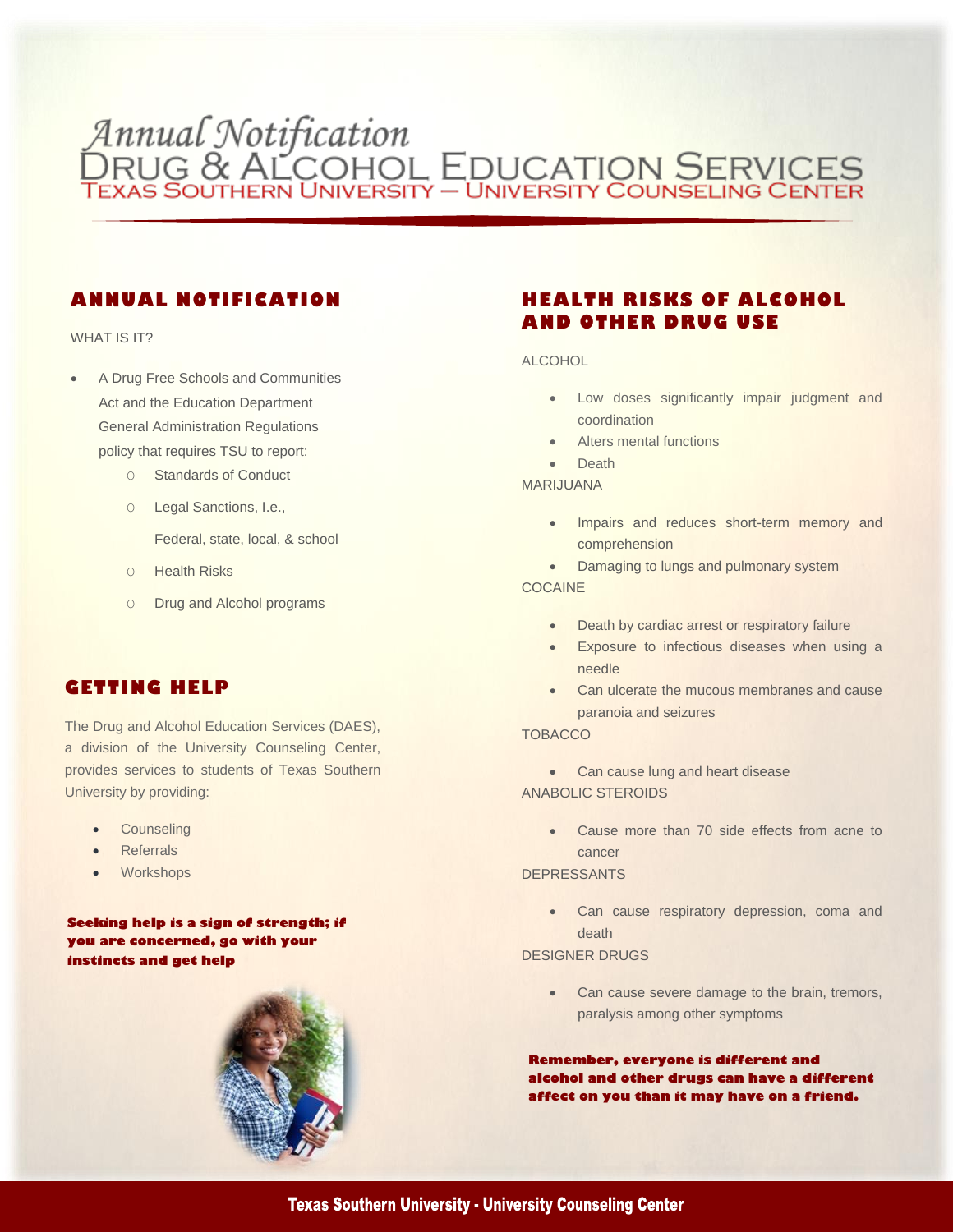#### **STANDARD OF CONDUCT**

The University rules provide that any student found in violation of the drug and alcohol policies, to include any off-campus activity sponsored by Texas Southern University, may face criminal charges and/or suspension from the University.

| <b>OFFENSE</b>                                                                               | <b>MINIMUM</b><br>PUNISHMENT                                              | MAXIMUM<br>PUNISHMENT                                                                                                |
|----------------------------------------------------------------------------------------------|---------------------------------------------------------------------------|----------------------------------------------------------------------------------------------------------------------|
| Manufacture or<br>delivery of<br>controlled<br>substances                                    | Sentence of 2<br>years to 10<br>vears                                     | Sentence of 20<br>to 99 years and<br>a fine of<br>>\$500,000                                                         |
| Delivery and<br>Possession of<br>Marijuana                                                   | Sentence not to<br>exceed 180<br>days, and a fine<br>of $> $1,000$        | 15 to 99 years<br>or less than 15<br>years and a fine<br>of >\$250,000                                               |
| Federal<br>Trafficking<br>>50 Kilograms                                                      | Federal<br>sentence of >5<br>years, and a<br>fine of<br>> \$250.000       | Federal<br>sentence of >10<br>years, and a<br>fine of<br>\$>500.000                                                  |
| Driving while<br>intoxicated<br>(includes)<br>intoxication<br>from alcohol.<br>drugs or both | Sentence of 72<br>hours to 2<br>years, and a<br>fine of \$100-<br>\$2,000 | Sentence of 30<br>days to 2 years,<br>or TDC for a<br>term of 60 days<br>to 5 years, and<br>a fine \$500-<br>\$2,000 |
| <b>Public</b><br>Intoxication                                                                | Fine of \$25-<br>\$200                                                    | A fine > \$200                                                                                                       |
| Purchase of<br>alcohol by a<br>minor                                                         |                                                                           | A fine of \$200 -<br>\$500                                                                                           |
| Consumption of<br>alcohol by a<br>minor                                                      | Fine of \$25-<br>\$200                                                    | A fine of \$100-<br>\$500                                                                                            |
| Possession of<br>alcohol by a<br>minor                                                       | Fine of \$25-<br>\$200                                                    | A fine of \$100-<br>\$500                                                                                            |

\* Unless indicated, all offenses are state punishments

In 1985, Texas amended its definition of "minor" to mean a person under the Effective September 1, 2011, sb1331 amends the alcoholic beverage code age of twenty-one (21). Minors are prohibited from purchasing alcoholic to state that in the event of possible alcohol poisoning, a person under 21 beverages by section 106.02(a) of the alcoholic beverage code. Further, calling for help for himself or another will not be cited for possessing or section 106.03(a) makes it unlawful for a person to sell alcoholic beverages to a consuming alcohol. The immunity for minors is limited to the first person minor. Section 106.06(a) prohibits anyone from purchasing alcoholic who calls for assistance, only if he or she stays on the scene and beverages for a minor. The only exception to 106.06(a) is for adult parents, cooperates with law enforcement and medical personnel. SB 1331 does not guardians, spouses or other adults to whom the courts have given custody of protect a person from being cited for any other violation of the law. the minor (106.06(b)].



#### **FEDERAL STUDENT AID**

Drug convictions might affect your ability to receive federal student aid and could result in repayment of aid received. For more information go to: www. studentaid.ed.gov/sa/

## **THE UNIVERSITY COUNSELING CENTER**

The University Counseling Center is a great place to get free resources such as how to create a roommate agreement, address conflict, develop healthy communication skills, and recognize the signs of depression, anxiety, and homesickness. All of our services are free and confidential and will not show up on your student record.

If you have questions, or would like to schedule an appointment, do not hesitate to come by or call us. We are open Monday-Friday from 8am- 4:45pm. Our office is located inside of the Student Health Center.

> University Counseling Center 713-313-7804 After Hours Emergency 713-313-7000 Houston Crisis Hotline 713- HOTLINE

**Real** People<br>Problems

**Texas Southern University University Counseling Center**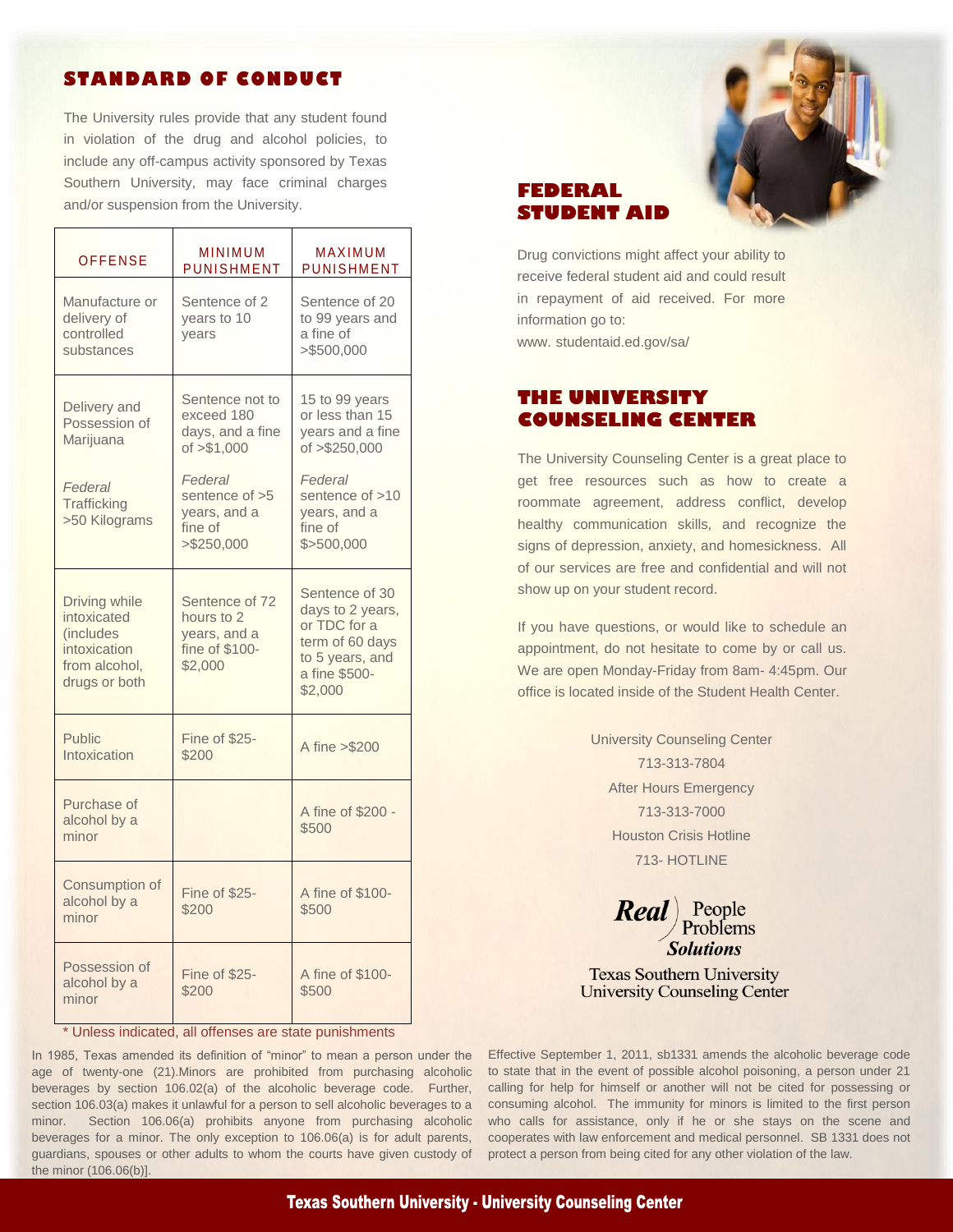

# **TEXAS SOUTHERN UNIVERSITY'S STATEMENT ON DRUG FREE SCHOOLS AND CAMPUS**

# **STUDENT ANNUAL NOTIFICATION**

Texas Southern University adheres to and complies with the Drug-Free Schools and Communities Act Amendments of 1989 (Public Law 101-226), which require an Institution of Higher Education to certify with the United States Department of Education that it has adopted and implemented programs to prevent the illicit use of drugs and the abuse of alcohol by students and its employees. The Drug-Free Schools Act, which has been adopted by the University, will be published and disseminated to students and employees, in writing, annually and will be enforced under this section.

Included within this annual notice is:

- The University's standards of conduct;
- A description of the applicable legal sanctions/disciplinary actions under federal, state, or local law and campus policy;
- A description of the health risks associated with alcohol and drug use; and
- A list of available treatment programs available.

Sincerely,

Dr. Najla F. Najieb Assistant Vice President of Student Affairs Texas Southern University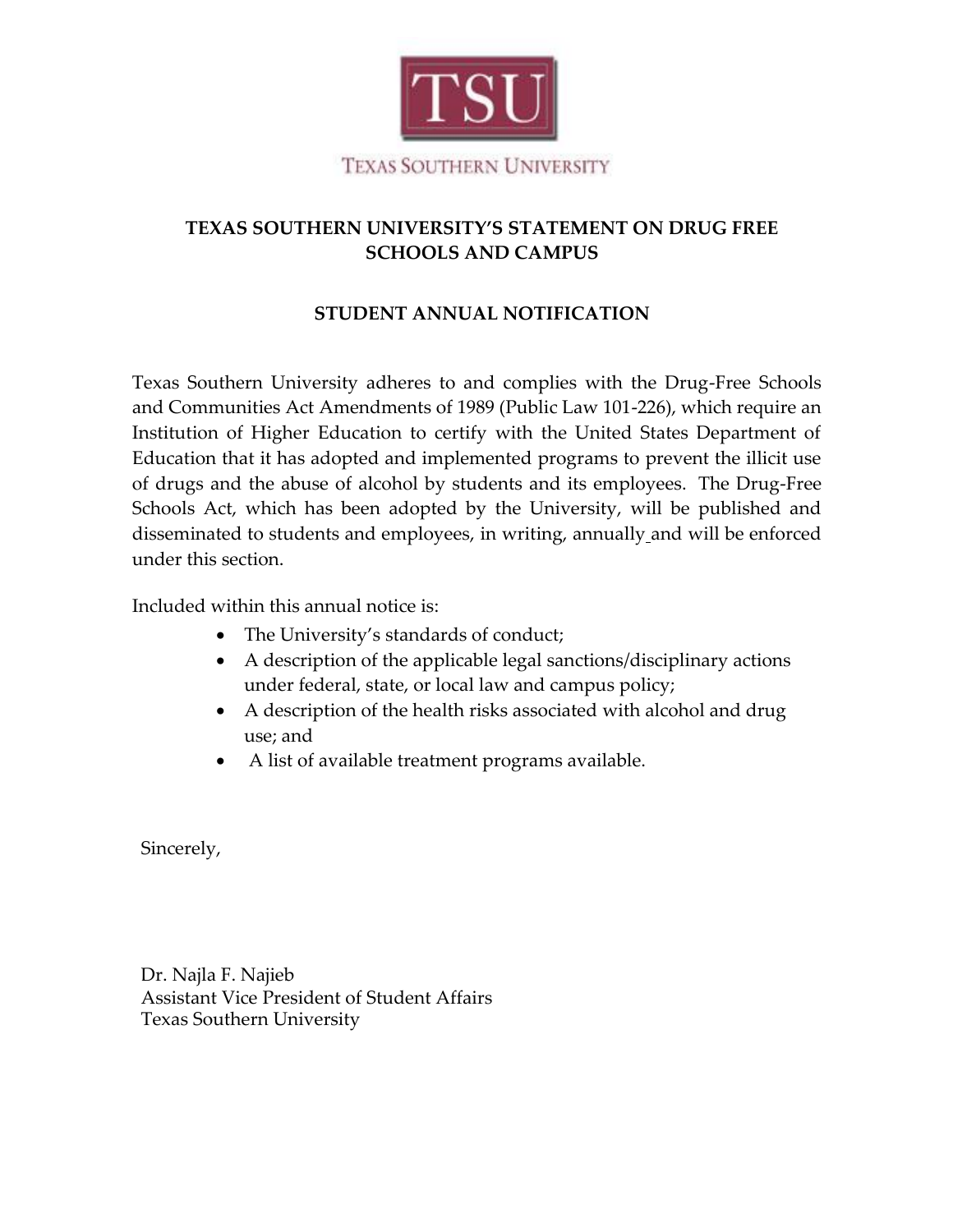

# **STANDARDS OF CONDUCT**

Pursuant to [MAPP 02.06.01 \(Drug-Free Campus Policy\)](http://www.tsu.edu/PDFFiles/Admin/MAPP/Human%20Resources/02%2006%2001%20Drug-Free_001.pdf) of the University's Manual of Administrative Policies and Procedures (MAPP) and Section II of the [Student Campus Life Policies \(Campus Drug and Alcohol Policy\)](http://codes.tsu.edu/student-life-policies/section-ii-campus-alcohol-and-drug-policy/), Texas Southern University is committed to the elimination of alcohol abuse and illicit drug use by students and employees. Given this objective, the University prohibits the unlawful manufacture, distribution, dispensation, possession or use of a contracted substance on its property or as part of any of its activities.

Any student, faculty or staff member found to be in violation of these policies will be subject to severe disciplinary action, up to and including immediate termination (faculty / staff) or suspension/expulsion (students) by the University. Additionally, certain legal sanctions may be imposed (i.e., imprisonment, fines, and assigned community service) by federal, state and local authorities.

# **HEALTH RISKS**

There are definite health risks associated with the use of alcohol and illegal substances. Alcohol or any other drug used in excess over time can produce illness, disability, and death. The health consequences of substance abuse may be immediate and unpredictable, such as cardiac arrest with cocaine use, or more subtle and long-term, such as liver deterioration associated with the prolonged use of alcohol. In addition to health related problems, other concerns relating to substance abuse include the following:

- People who abuse alcohol and other drugs often have erratic lifestyles which interfere with sleep, nutrition and exercise.
- Alcohol and substance abuse may lead to financial difficulties, domestic violence, deterioration of the family structure, motor vehicle accident injuries and reduced job performance.
- Repeated abuse of alcohol can lead to dependence.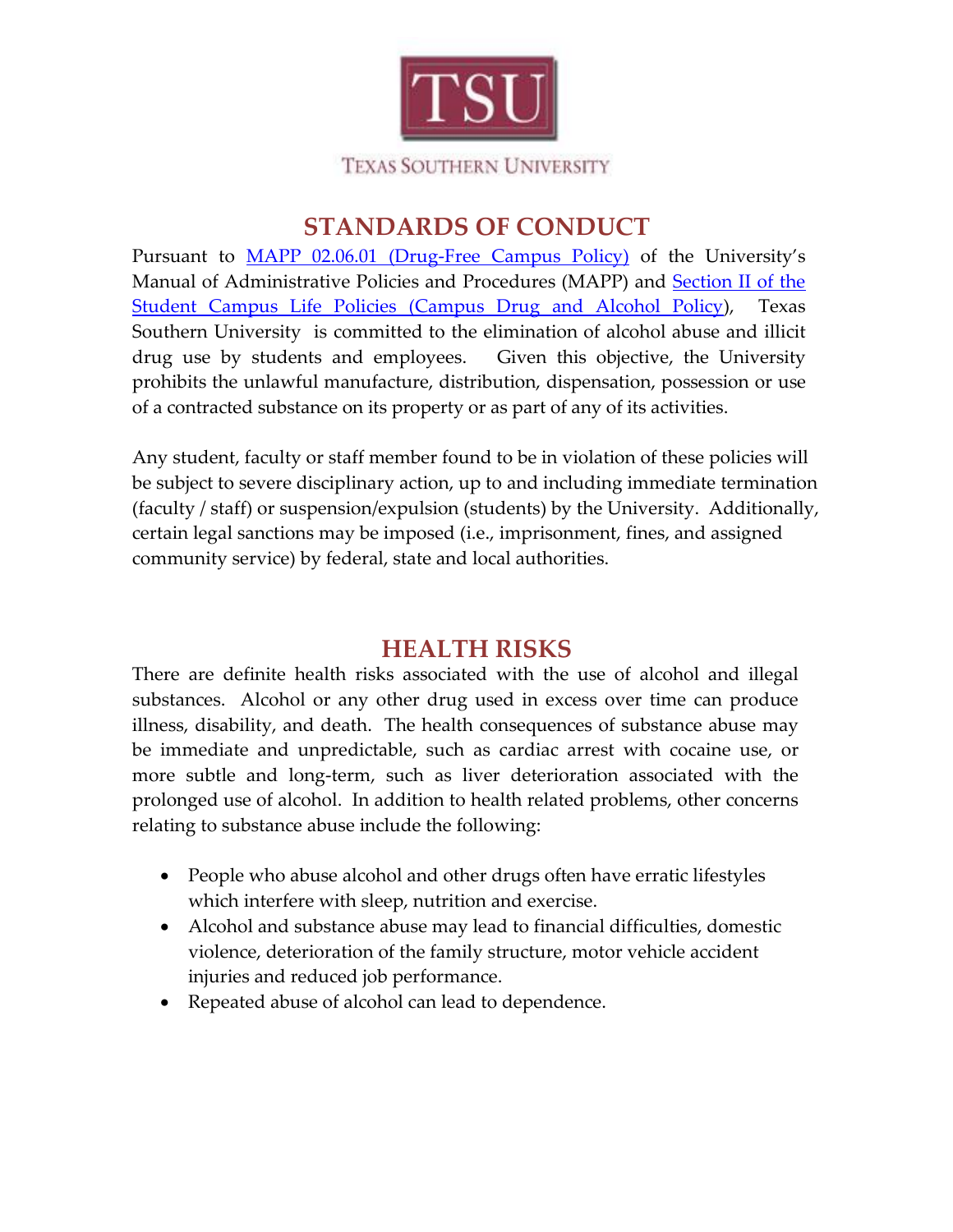

# LEGAL SANCTIONS UNDER TEXAS LAW

| Offense                                  | Minimum Punishment             | Maximum Punishment                     |
|------------------------------------------|--------------------------------|----------------------------------------|
| Manufacture or delivery of controlled    | Confinement in the Texas       | Confinement to TDC for a term of       |
| substances                               | Department of Corrections      | not more than 99 years or less than    |
|                                          | for a term of not more than    | 20, and a fine not to exceed \$500,000 |
|                                          | 10 years or less than 2 years  |                                        |
| Delivery and Possession of Marijuana     | Confinement in jail for a      | Confinement in TDC for life or for a   |
|                                          | term not to exceed 180 days,   | term of not more than 99 years or      |
|                                          | and a fine not to exceed       | less than 15 years and a fine not to   |
|                                          | \$1,000                        | exceed \$250,000                       |
| Driving while intoxicated (includes      | Confinement in jail for a      | Confinement in jail for a term of not  |
| intoxication from alcohol, drugs or both | term of not more than two      | more than two years of less than 30    |
|                                          | years or 72 hours, and a fine  | days, or confinement in TDC for a      |
|                                          | of not more than \$2,000 or    | term of not more than 5 years or less  |
|                                          | less than \$100                | than 60 days, and a fine of not more   |
|                                          |                                | than \$2,000 or less than \$500        |
| Public Intoxication                      | Fine of not less than \$25 nor | A fine not to exceed \$200             |
|                                          | more than \$200                |                                        |
| Purchase of alcohol by a minor           |                                | For a subsequent offense, a fine of    |
|                                          |                                | not less than \$200 nor more than      |
|                                          |                                | \$500                                  |
| Consumption of alcohol by a minor        | Fine of not less than \$25 nor | For a subsequent alcohol offense, a    |
|                                          | more than \$200                | fine not less than \$100 nor more than |
|                                          |                                | \$500                                  |
| Possession of alcohol by a minor         | Fine of not less than \$25 nor | For a subsequent offense, a fine of    |
|                                          | more than \$200                | not less than \$100 nor more than      |
|                                          |                                | \$500                                  |

**Civil Liability for Provision of Alcohol to a Minor**: An adult 21 years of age or older is liable for damages proximately caused by the intoxication of a minor under the age of 18 if the adult is not the minor's parent, guardian, or spouse; or an adult in whose custody the minor has been committed by a court; and the adult knowingly served or provided the minor any of the alcoholic beverages that contributed to the minor's intoxication; or allowed the minor to be served or provided any of the alcoholic beverages that contributed to the minor's intoxication on the premises owned or leased by the adult.